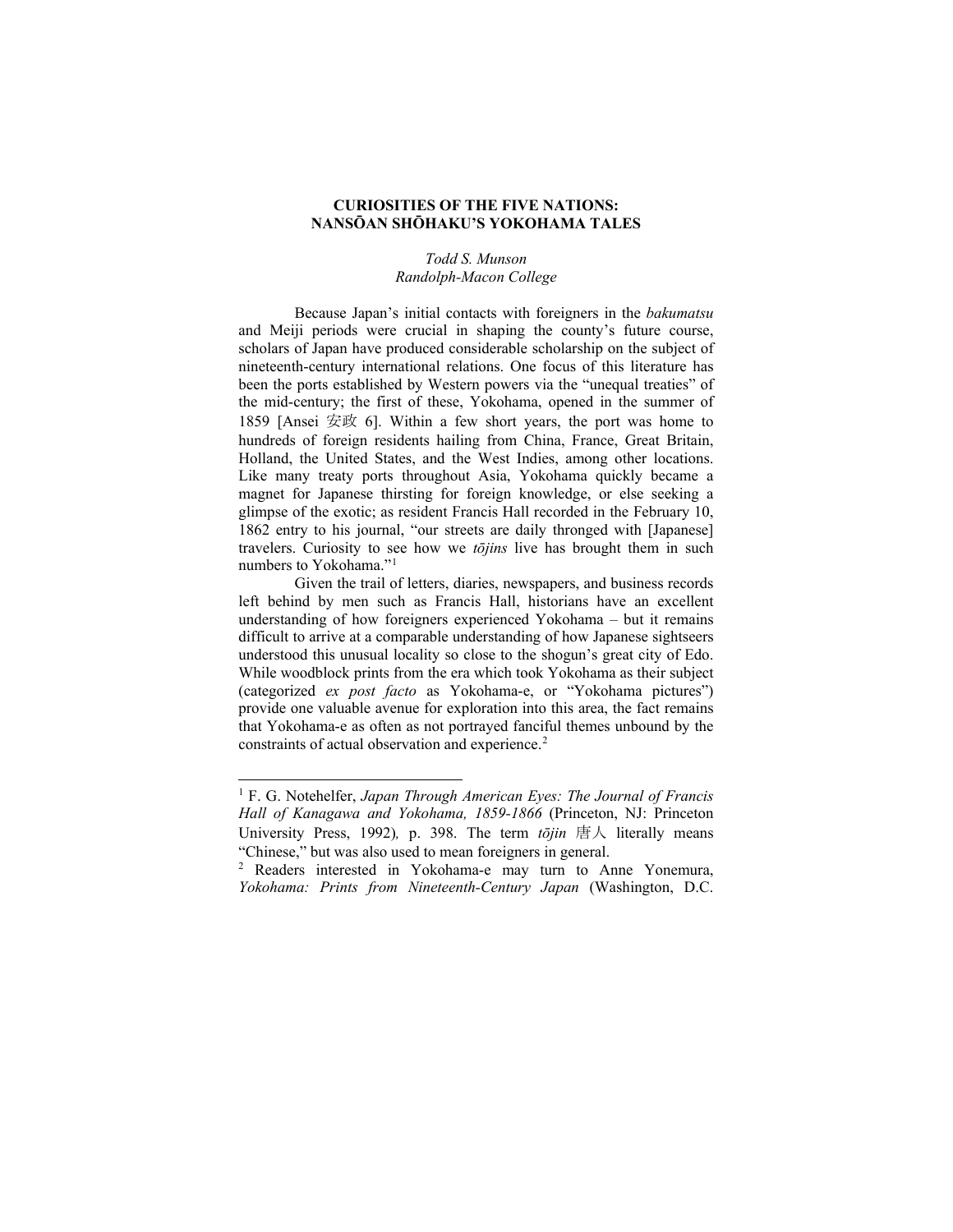### 24 TODD MUNSON

Fortunately, there exist native materials about Yokohama beyond the woodblock print. Though rarely studied in Western language scholarship, there were a small number of travel accounts and "tourist guides" of Yokohama published in the 1860s. In the course of this short essay we will explore one such account, a travel guide to Yokohama written by Nansōan Shōhaku 南草庵松伯 entitled *Chinji gokakkoku Yokohama hanashi* 珍事五ヶ國横濱はなし, or *Curiosities of the Five Nations: Yokohama Tales.*[3](#page-1-0) As we shall see in the pages that follow, Nansōan's *Yokohama Tales* is a remarkable document in the fact that it is relentlessly and unapologetically xenophobic. As such, it provides a unique window into the anti-foreign rhetoric that swirled around the issue of Japanese foreign policy in the mid-nineteenth century, and demonstrates that not all Japanese visiting Yokohama were necessarily impressed with their new guests from beyond the seas.

Written in 1862 (Bunkyū 文久 2), Nansōan's work appeared at the height of public interest in Yokohama, but the author informs us in the preface that he wrote *Yokohama Tales* specifically for those who were unable to make the journey:

> I have composed this humble pamphlet entitled *Curiosities of the Five Nations: Yokohama Tales* as a souvenir for women and children of distant provinces; therefore I have used simple children's words while settling down my account of the actual things I have witnessed. In order to cater to the well-to-do, I have made it a rather large volume; and it is with this balance in mind that I wrote.<sup>[4](#page-1-1)</sup>

<span id="page-1-1"></span><sup>4</sup> Nansōan Shōhaku, *Chinji gokakkoku Yokohama hanashi* (Yokohama: Kineya Yonehachi 杵屋米八, Bunkyū 文久 2 [1862]); reprinted in *Mikan Yokohama kaikō shiryō* 未刊横浜開港資料, ed. Kanagawa-ken toshokan kyōkai 神奈川県図書館協会 and Kyōdo shiryō shūsei hensan iinkai 郷土資料集成編纂委員会 (Kanagawa: Kanagawa-ken Toshokan Kyōkai,

Arthur M. Sackler Gallery, Smithsonian Institution Press, 1990), or Todd S. Munson, "A Tempestuous Tea-port: Socio-political Commentary in Yokohama-e, 1859-1862," *East Asian History* 24 (2002): 67-92.

<span id="page-1-0"></span><sup>&</sup>lt;sup>3</sup> "Five nations" refers to those countries with which Japan had entered formal commercial relations: France, Great Britain, Holland, Russia, and the United States.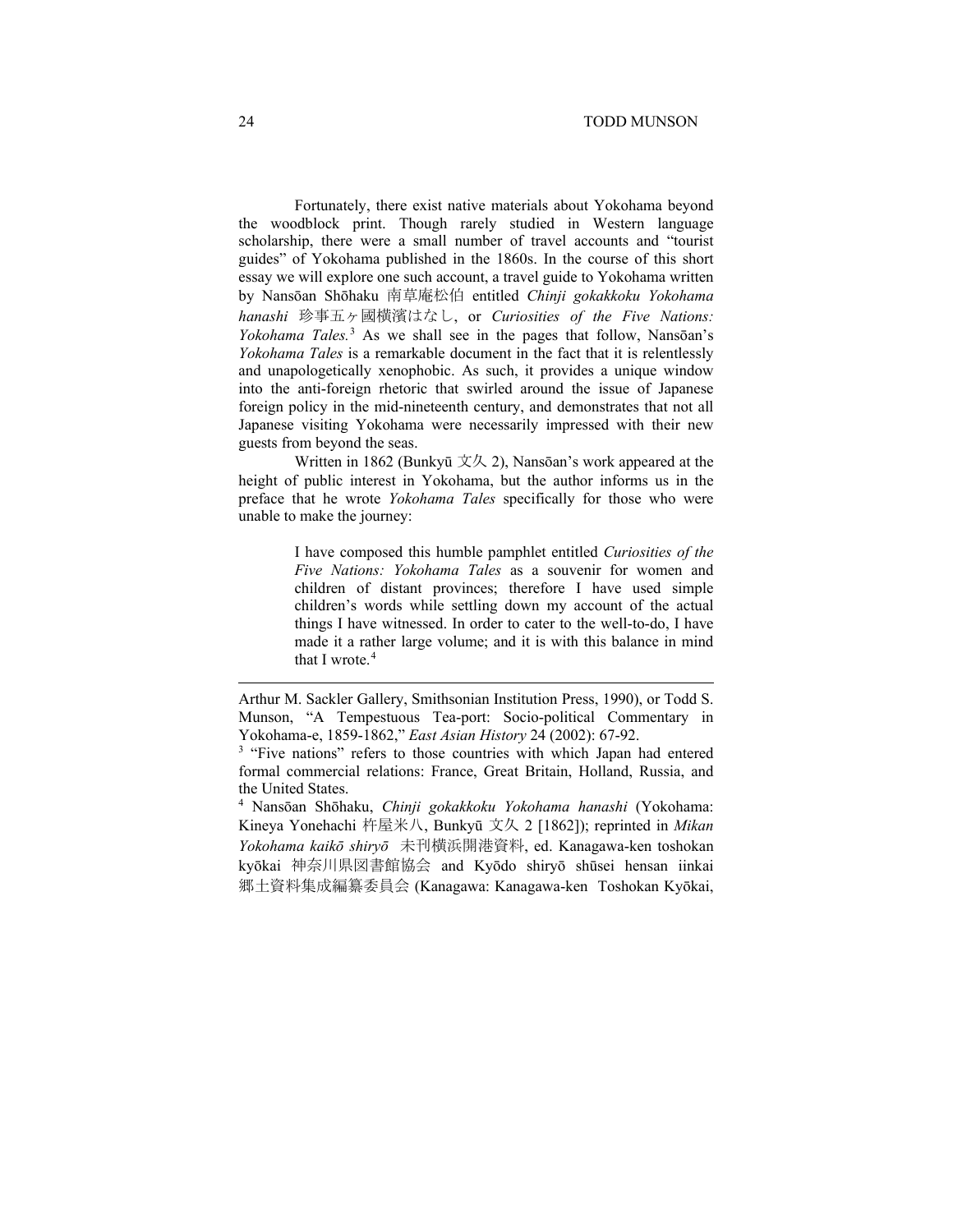*Yokohama Tales* is indeed a "large volume," running forty-two *chō* 丁 in the original edition and nearly forty pages in the modern reprinted version.

Perhaps to sate those "women and children" looking for specifics on the settlement, a great deal of the text is given over to simple recitation of place-names, shops, and religious institutions that crowded Yokohama's streets. We learn the names and addresses of shrines, temples, soba restaurants, dye-shops, book sellers, snack houses, import shops, bathhouses, barber shops, wooden sandal shops, ironworkers, rice-cracker manufacturers, tea sellers, medicine shops, butchers, guard houses, official's residences, churches, silk dealers, sumo wrestlers, fried eel restaurants, exotic animal dealers, couriers, and so forth, in addition to detailed information about the flora and fauna indigenous to the area. As such, the text is an invaluable repository of information otherwise lost to the historical record.

Of greater interest than such lists are longer passages which seek to analyze and interpret Yokohama and its foreign residents, because it is here that the author's anti-foreign perspective comes into focus. Through such passages we find that Yokohama is notable not *for* its foreign presence, but rather, *despite* it. In the first half of the text, Nansōan argues that Yokohama is indeed remarkable, but as a distinctly Japanese locale, rather than a half-foreign hybrid like the treaty ports of Shanghai or Canton; in the especially vitriolic second half, he denigrates foreign technology, culture, and religion as lagging far behind that of his native Japan. Though certainly not alone in his feelings of xenophobia or nationalist fervor, Nansōan nonetheless expressed his views in the context of Japan's first "treaty port," and as such his work is worthy of serious consideration.

## **Bustle and Prosperity on Yokohama's Streets**

Before embarking on his critique of foreign residents of Yokohama, Nansōan paints a picture of the area's natural beauty – though even this description hints at his particular point of view. Yokohama's foremost quality, the author tells us, is the sheer visual spectacle it presents to the visitor: "for generations, prosperous places, famous sights, and historic spots have existed, and many of these have been praised by the various famous masters of poetic verse; however, not one of them can

1960), pp. 266-305. This quote is located in Ibid., p. 267; subsequent references will also refer to this reprinted edition.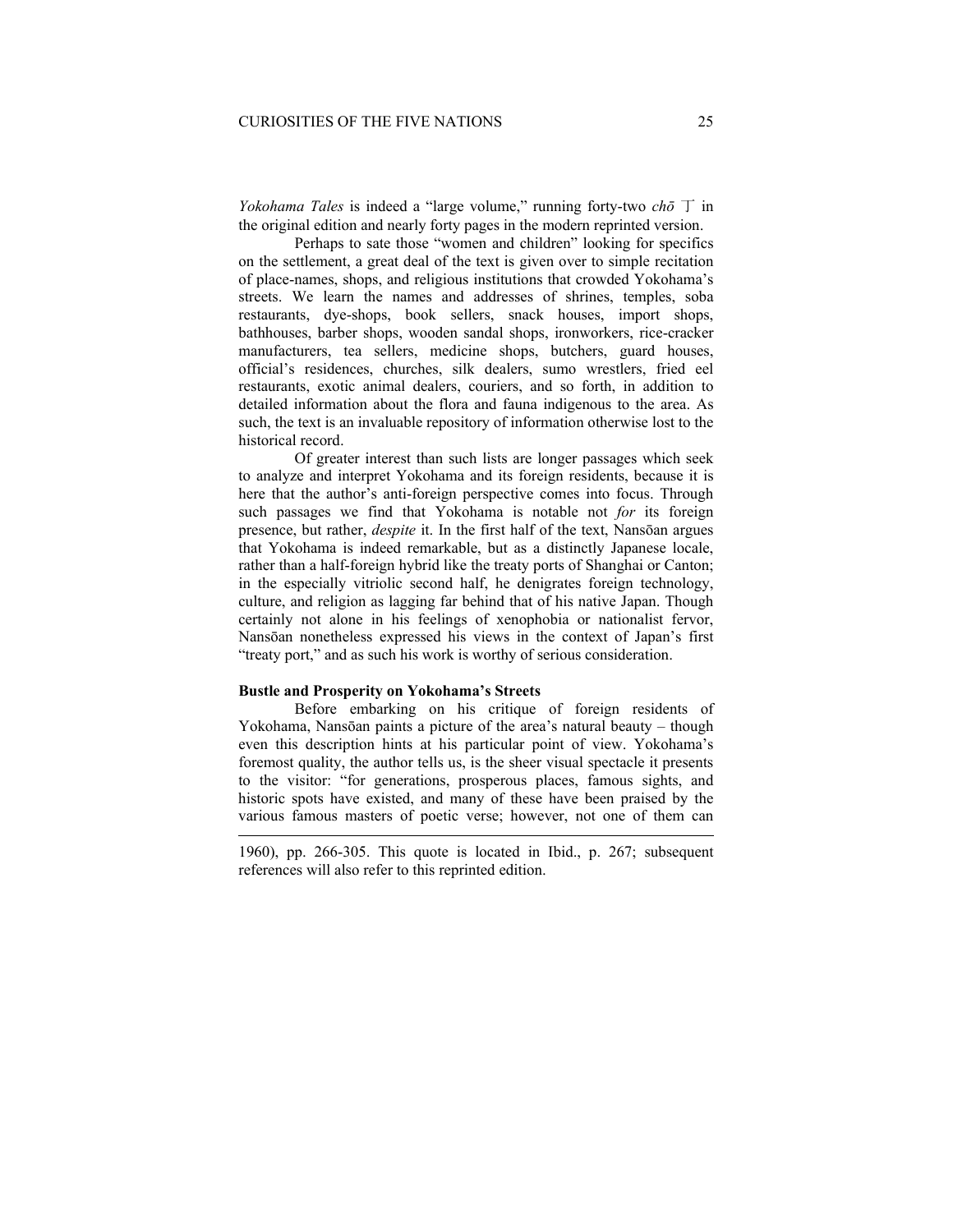compare to present-day Yokohama."[5](#page-3-0) Yokohama's incomparability, we learn, stems from its unique combination of financial prosperity and aesthetic beauty. Nansōan was surely neither the first nor the only person to comment on Yokohama's remarkable affluence, but his vivid depiction of the area's "financial scenery" is wonderfully detailed and well worth presenting *in extenso*:

> [On Benten Dōri] there is a large shop selling rarities of foreign and domestic origin, various things that shock the eyes. In front there is a large foreign [style] residence. Here too there is a wide path; day and night, an unusual number of peepshows, mechanical contraptions, magic tricks, street comics all ply their trades. This area is called Imon-zaka, and it is a steeply ascending slope. There is an herbal drugstore, a wooden sandal shop called Kuzumi, a medicine shop called Kame no yu, an eel shop called Owari, a restaurant called Atsukawa and another called Yanagawa. There is an iron seller called Nakaya and a iron wholesaler called Itsumiya. Also there is spectacular bird shop with foreign birds and animal shows, and in addition there are all manner of other large shops, selling foreign, Japanese, and Chinese goods: gold, silver, ruby agate, coral, and wood inlay. No trouble is spared, and these shops are believed to be superior to any shop in Kyoto or Edo, to say nothing of those of foreign lands. Truly they are beautiful and spacious merchant [houses]. [6](#page-3-1)

It is significant to note there that whereas artists of Yokohama-e, for example, were quick to draw comparisons between the port of Yokohama and European cities such as London and Paris, Nansōan's points of reference are Kyoto and Edo.

In addition to its commercial bustle, Yokohama boasts of a natural and scenic beauty. Though the port was founded as a place for foreigners to live and do business, much of Nansōan's description is given over to elements of the landscape where no foreign imprint is to be found, as this representative passage indicates:

<span id="page-3-0"></span><sup>5</sup> Ibid., p. 267.

<span id="page-3-1"></span><sup>6</sup> Ibid., p. 281.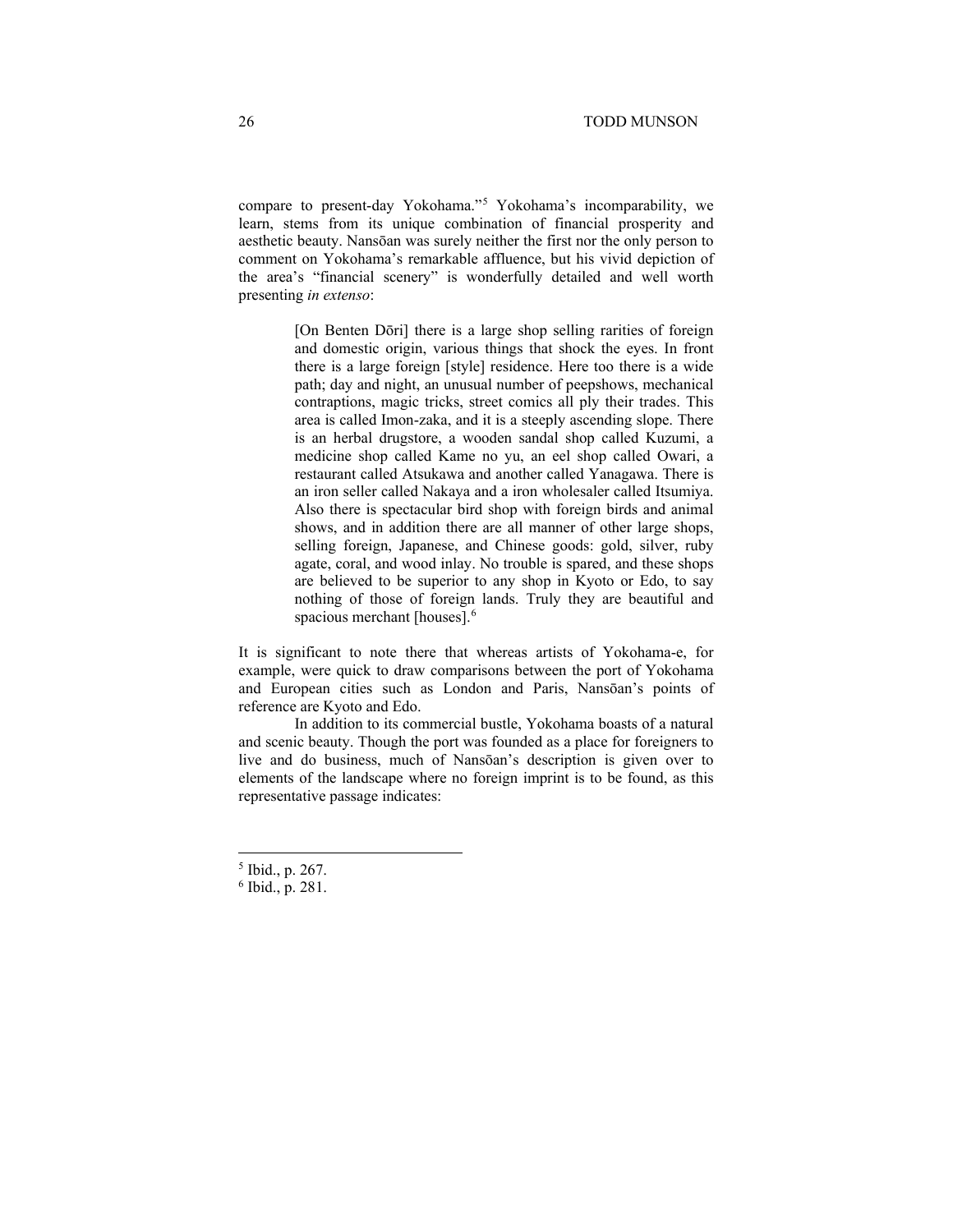On one side of the New Yokohama Road there is the ocean; on the other, the Kabeya and Shōya reclaimed rice fields. In this area there are pine groves and a salt-beach. The smoke of the salt shops thinly weaves into the blowing small pines – this is a place that would move the hearts of poets. In the distance one can see from Suruga and Mt. Fuji, from Ōyama and the mountains of Chichibu to Hakone and Atami. Of such scenery my poor pen cannot express.<sup>[7](#page-4-0)</sup>

And while some descriptive passages do demonstrate an appreciation of beauty that recognizes Yokohama's hybrid structure, the foreign elements are inevitably absorbed into the native landscape, rather than dominating it:

> First of all, there is a ferry from Miya no Kaigan in Kanagawa to Yokohama-machi 1-chōme. The distance is one *ri*, more or less, and costs fifty copper coins. The ferry is an usually good bargain, and is the preferable method to make the journey. Around the shore are several marvelous locations; as for the sweeping scenery that greets one upon disembarkation, my unskillful pen cannot describe the scene. Facing me was the Dutch Consulate, its red, white, and blue flag waving. Next I saw the barracks of the Kanagawa security officers. Within, among the pines of Benten, lay the residences of the high officials. In front is the eastern wharf and the inspection station; in back is the famous merchant house of Kesekki, located at English No. 1. Each country's foreign residence flies national flags, which wave high in the wind. From the original village are visible the flowers of the Juniten shrine; beyond, the greenery of Awa, Shimōsa and Kazusa are faintly visible.<sup>[8](#page-4-1)</sup>

<sup>7</sup> Ibid., p. 270.

<span id="page-4-1"></span><span id="page-4-0"></span> $8$  Ibid., p. 267. One  $ri \nsubseteq$  was roughly equivalent to 3.9 kilometers. By "coppers" (J.  $t\bar{\sigma}$  is meant the small copper coin known to the foreigners" as the "tempo." "Kesseki" refers to William Keswick, who established the Yokohama branch of the Hong Kong trading firm Jardine Matheson Holdings Ltd. in 1859.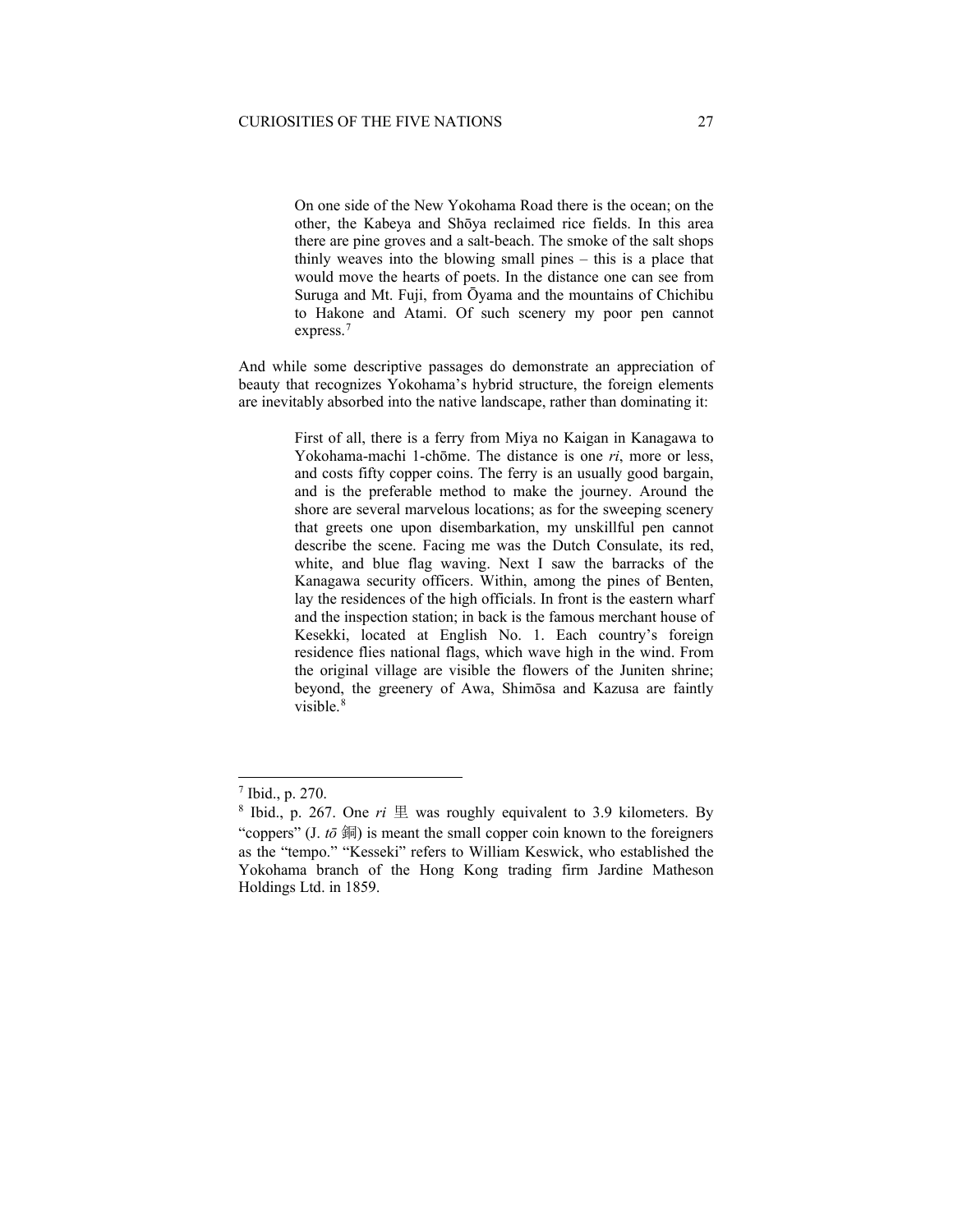A similar view from the Bluff (a steep bank to the immediate West of the settlement) further demonstrates that Nansōan did not define Yokohama's scenery as Japanese versus "barbarian," but rather saw the area as composed of different elements that worked together to produce a multinational montage:

> The scenery visible from here is as follows: one looks down on all the foreign residences; from there, the Customs House and officials' residences, then to Hon-chō, Benten dōri, Ōta-chō, all as though they could fit in the palm of one's hand. Ahead, one can see everything from the residences of the officials in Tobe, and the rooms of the inns at the Kanagawa post station, to the girls in the rooms of the Daimachi tea house. On the left, one follows the three Buddhist laws of Sōtokuin; on the right, one thinks that they are gallivanting in the splendorous houses of Miyozaki (the licensed prostitution district). At sea, ships of the five nations enter [the harbor]. As everything within two *ri* in all directions is in one's purview, this is surely the number one scenic spot in the area.<sup>[9](#page-5-0)</sup>

Without overstating the point, we should note that the Nansōan's Yokohama – despite the presence of foreigners – is first and foremost a native locality, like Edo, rather than a place dominated wholly by the non-Japanese element. Moreover, it is a pleasant and attractive place, in large part due to the distinctively Japanese natural scenery.

Finally, the author lavishes praise upon an area that combines Yokohama's best features of beauty and prosperity: the licensed district of Miyozaki, which was located in the rear of the settlement. "In the evenings," Nansōan tells us:

> Lamps are lit at every house, so that it is as bright as midday. Among the establishments, the tallest to be seen is the Gankirō; it is composed of two houses, one for foreigners and one for Japanese. Both are very spacious, and there are many young

<span id="page-5-0"></span><sup>9</sup> Ibid., pp. 284-285. Miyozaki, of course, was the licensed prostitution district, while Sōtokuin was a Buddhist temple located on the Bluff. The "three laws" are those of Buddhism: *anicca* (impermanence), *dukkha* (unsatisfactoriness) and *anatta* (no soul).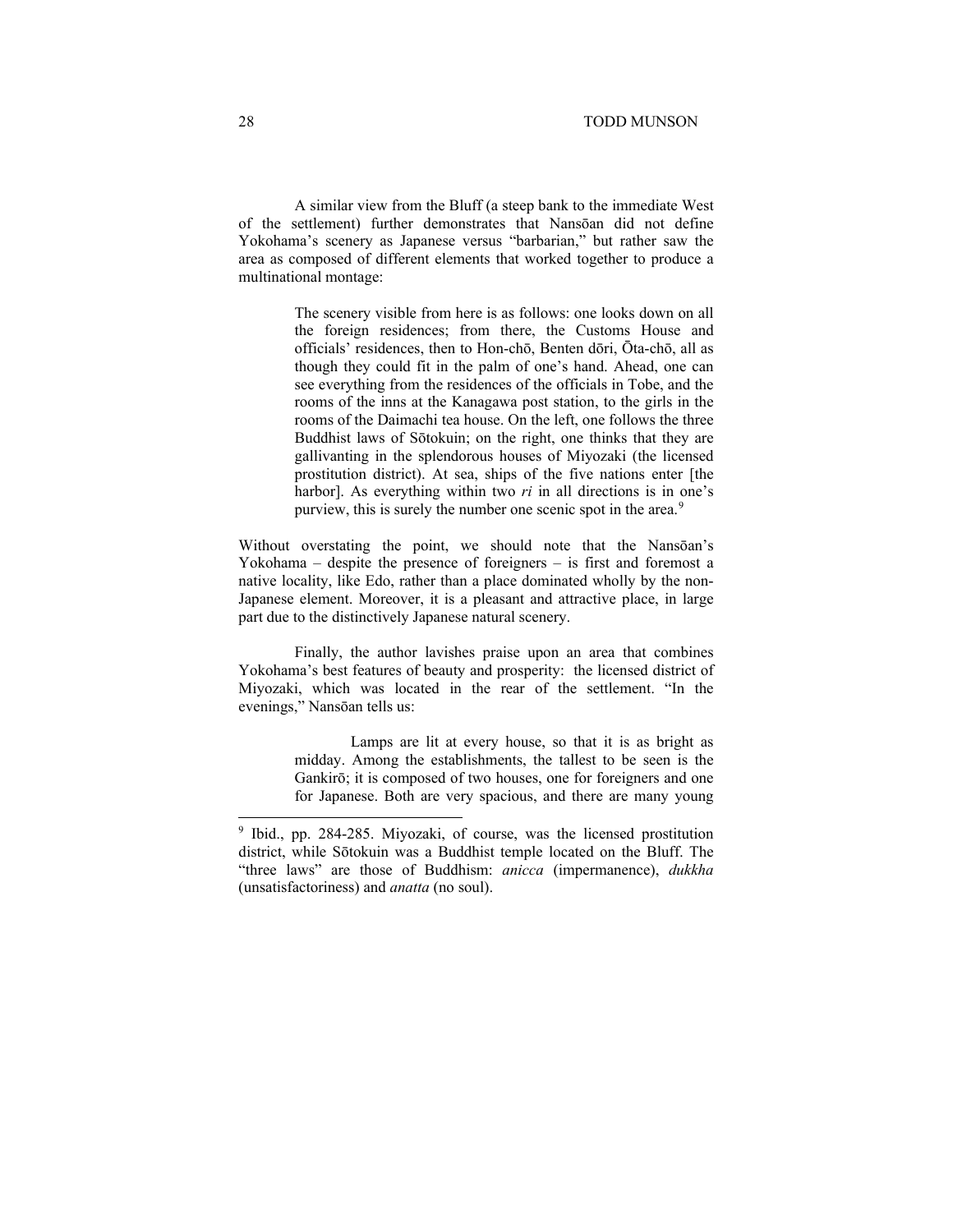women and servants in attendance. At right I have listed those highest-ranking courtesans (J. *oshoku jorō* お職女郎)."[10](#page-6-0)

Following a list of brothels and their highest-ranking employees, Nansōan continues: "Upon entering the great gate there is the town (of Miyozaki). There are flowers blooming throughout the four seasons. In the spring, cherry blossoms and roses bloom in a riot of color; in the summer, flowering calamus; in the fall, chrysanthemum, bush clover, and bellflower; and in the winter many varieties of narcissus are in bloom."[11](#page-6-1)



**From** *Chinji gokakkoku Yokohama hanashi***.** [12](#page-6-2)

<span id="page-6-2"></span><sup>12</sup> Ibid., p. 266.

<span id="page-6-0"></span><sup>10</sup> Ibid., p. 271. It may also be of interest to readers to note that male prostitutes were included in this section (though in a separate list). If trucking with courtesans was a taboo subject for Victorian-era Europeans and Americans, homosexual relations would have been doubly so; needless to say, there are no accounts, images, or records of any such relationships to be found in any existing historical record.

<span id="page-6-1"></span><sup>11</sup> Ibid., p. 277.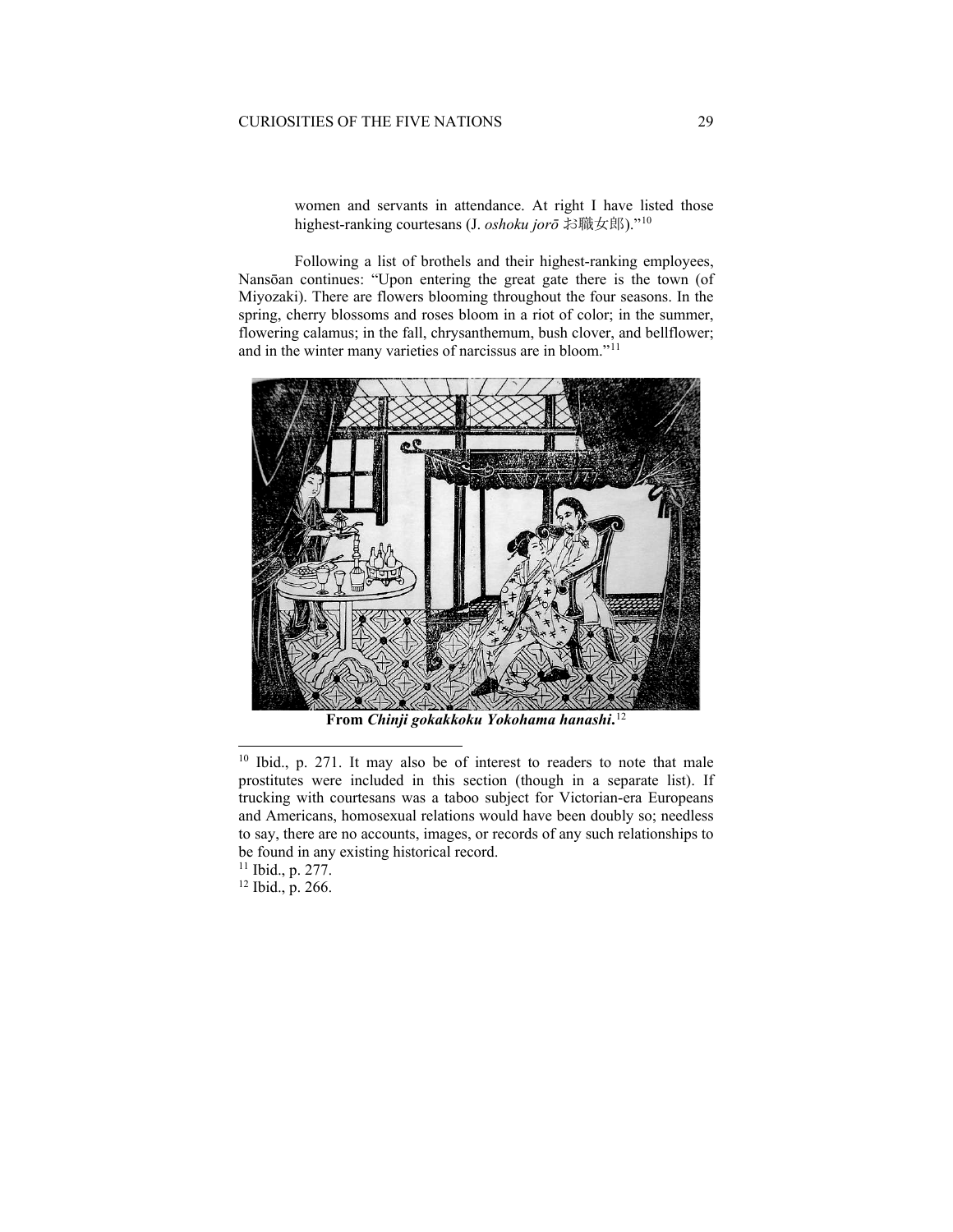The author's Miyozaki is indeed a colorful and prosperous place, and the subject of sexual relations with foreigners is also depicted in detail:

> At right [is a listing of] several courtesans, but the mistresses (J. *rashamen*  $\overline{z}$   $\vee$   $\vee$   $\vee$   $\vee$ ) of the foreigners are listed separately. When foreigners so choose, [a woman] is sent to their place of residence for three pieces of silver a night. This includes everything, down to the palanquin fare to and from the Gankirō. Also there are concubines  $(I. mekake \#)$  who live in foreign residences, and also those women who are kept in town.<sup>[13](#page-7-0)</sup>

In the pages immediately following, Nansōan lists all the foreign residents of Yokohama and the Japanese persons in their employ – including live-in mistresses. Dutch Vice-Consul D. De Graeff van Palsbroek, for example, lived with a woman named Chō, and a significant percentage of the merchant houses also listed young women among their native employment rolls. No doubt these foreigners would have been horrified to learn that their sexual habits had been recorded for posterity, but language barriers would have meant that few of these men would have been aware of the list's publication.

While some of the customers may have been foreign, the author's description of the area shows us this was a place readily understood on Japanese terms – like licensed districts in Edo and elsewhere, Yokohama's Miyozaki was a feast for the eye and the flesh. It was an attraction not because it catered to non-Japanese, but because it was the most lavish licensed district in all of Japan. Built in part for foreigners, but constructed according to native tastes, Nansōan's Miyozaki was a synecdoche for Yokohama's own international foundation and financial prosperity.

#### **Foreign Devils**

While Nansōan's nativist reading of Yokohama's scenery might hint at his opinion of foreigners, the modern reader may still be taken aback by the xenophobic invective that predominates in the later pages of *Yokohama Tales*. Foreign officials bear the initial brunt of his attacks:

<span id="page-7-0"></span><sup>13</sup> Ibid., pp. 279-280.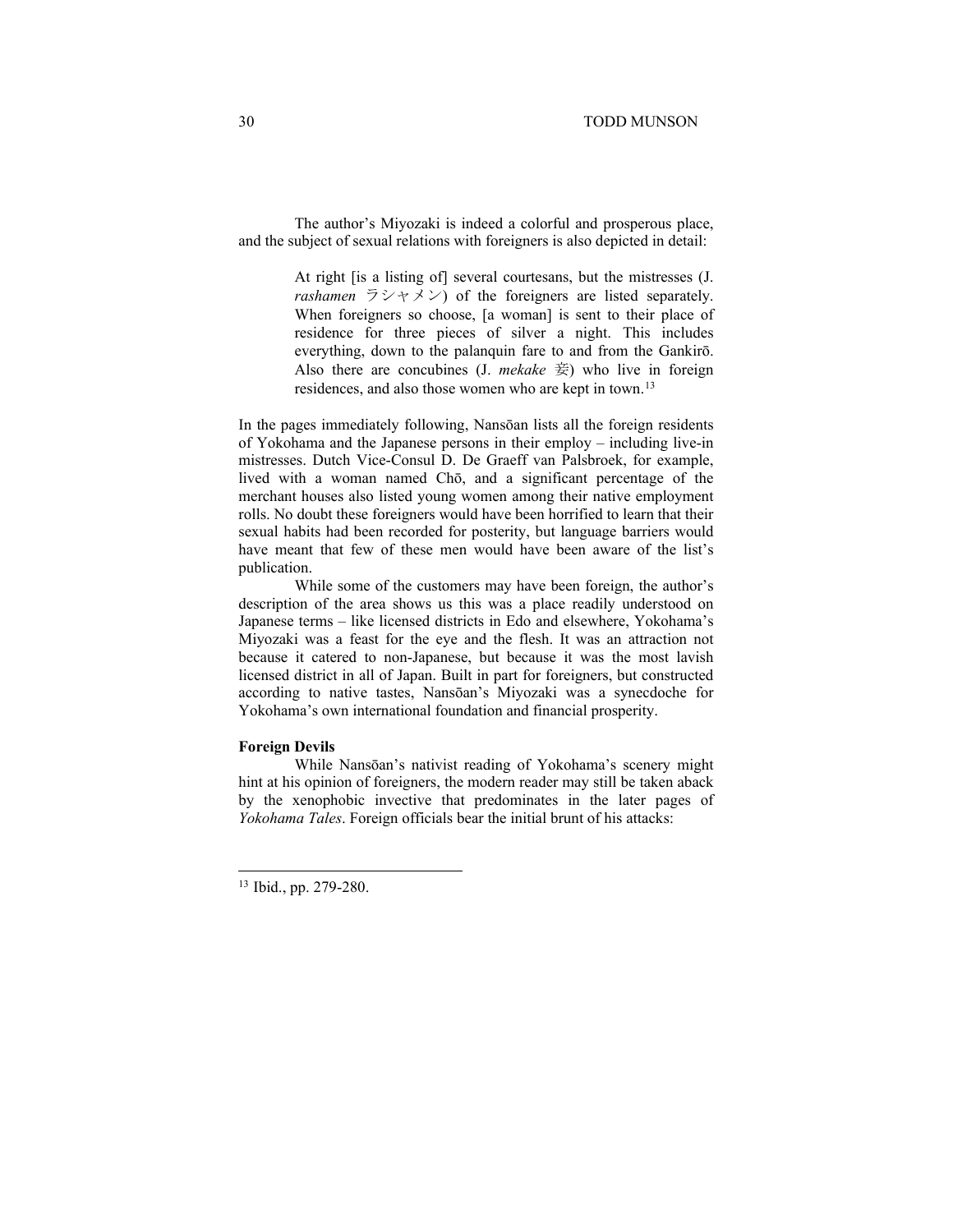The American consulate is located at Honkakuji 本覚寺. Truly it is a venerable temple. Nonetheless, in Ansei 6 (1859), ogres (*onidomo* 鬼共) from the underworld forced their way in pushing their way into such temples, they removed the sacred images outside the gates, set up the Buddhist altar rooms as their bedrooms, and there they gather together [with] beautiful young women. Their lechery, day and night, is something I cannot begin to speak of.<sup>[14](#page-8-0)</sup>

The lechery of foreign ministers, Nansōan adds, is not confined to their own residences, but extends into the Japanese quarter: "Foreign officials called 'ministers' are comparable to our elders ( $\sharp \psi$  *rōjū*), but these men peep into the women's baths, or else go into the baths to have a look. On these occasions they are accompanied by a crowd of onlookers."[15](#page-8-1) From the very top, it seems, the foreigners are led by lecherous subhumans bent on besmirching the Land of the Gods.

### **Japanese "Firsts"**

Our author, it becomes very clear, has a very low opinion of foreigners, their culture and achievements, and the remainder of *Yokohama Tales* is given over to an extended critique of the various technological advances that foreigners have brought to Japan. Historical comparison is a conceit Nansōan employs to denigrate foreign customs and technology; the barbarians might have religion or fast ships, he suggests, but Japan had these things centuries earlier. Foreigners, the author informs us, have come to Japan seeking products like fabric and tea, products with such an extended lineage in Japan that they are at once superior in quality and quotidian in usage – for foreigners to have crossed the sea for such items did not indicate their superiority, but precisely the opposite. By selectively calling on the traditional historical record, Nansōan was able to neatly invert the argument for native inferiority in the face of overwhelming evidence to the contrary. The author's first comparison comes with regard to foreign hairstyle: foreigners "do not tie up their hair. They do not use combs or hairpins, but rather stick bird feathers or flowers in their

<span id="page-8-0"></span><sup>&</sup>lt;sup>14</sup> Ibid., p. 288. The reference is to E.M. Dorr, who opened the American Consulate at Honkakuji Temple near Yokohama in 1859.

<span id="page-8-1"></span><sup>15</sup> Ibid., p. 288.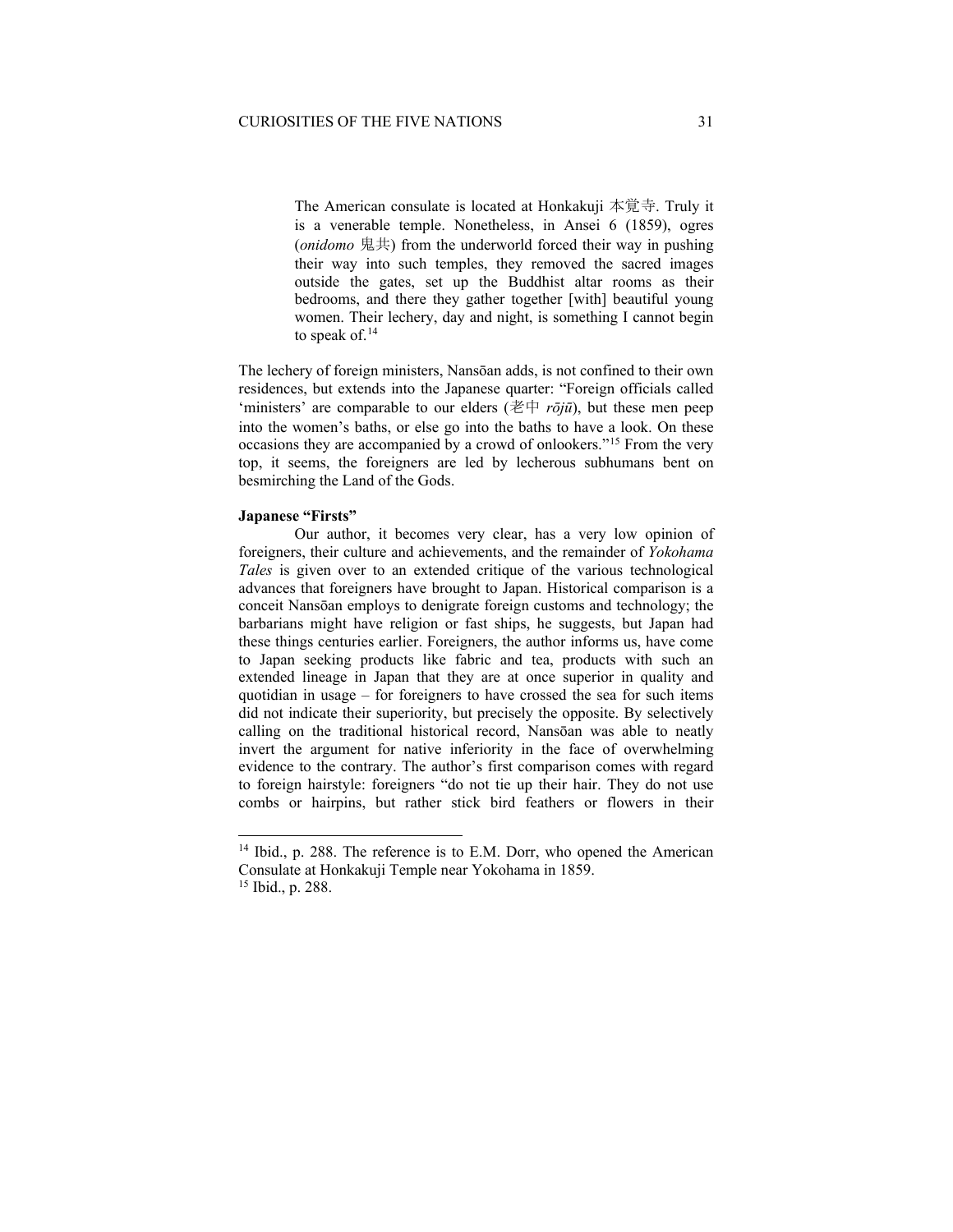headgear." The significance? "In our Imperial Land, hair has been tied up since the tenth year of the fortieth Heavenly Sovereign Temmu Tennō. Until that time hair was worn in the style of the foreigner. It has been 1140 years since that time."[16](#page-9-0) In other words, the foreigner persists in habits that the Japanese themselves rejected over a millennium ago.

#### **Christianity and Buddhism**

This brief criticism may not carry much impact, but Nansōan carries the argument further in his discussion of foreign religion. One structure that caught the author's eye was the French Catholic church located at No. 80 in the foreign settlement, the first Catholic church in Japan at the time of its opening in 1862:

> Up ahead from this location are foreign residences exclusively. Amidst them an oval *koban*-shaped temple has been built by the French, called the Tenshudō 天主堂. On the roof's central pillar stands a column in the shape of the number ten  $+$ . It is modeled after a crucifix. A venerable image of a holy man, made of exotic metals, hangs upon the crucifix. There are several stories [about him], but I will not describe what I have not seen; they say that plaques of his life from birth to death are hung within.[17](#page-9-1)

Following his description of the Tenshudō's religious iconography is a corresponding account of the introduction to Buddhist images to Japan:

<span id="page-9-0"></span><sup>16</sup> Ibid., p. 269. Temmu Tennō 天武天皇 was the fortieth emperor according to traditional count who reigned from 672 to 686. For an English translation of the traditional historical account of this event, see *Nihongi: Chronicles of Japan from the Earliest Times to A.D. 697*, W.G. Aston, trans., vol. 2 (Tokyo: Charles E. Tuttle Company, 1972), p. 355: "(11<sup>th</sup> year, 4th month), 23rd day. The Emperor made a decree, saying: 'Henceforth all persons whatsoever, men or women, must tie up their hair. This is to be completed not later than the  $30<sup>th</sup>$  day of the  $12<sup>th</sup>$  month.'"

<span id="page-9-1"></span><sup>17</sup> Ibid., p. 284. *Koban* 小判 was an oval-shaped coin in circulation during the Tokugawa period. Prudence Seraphin Barthelemy Girard (1821-1867) was a French missionary who came to Japan in 1859 as Japanese interpreter for French legation. Girard orchestrated the construction of the French Catholic church at No. 80 in the foreign settlement.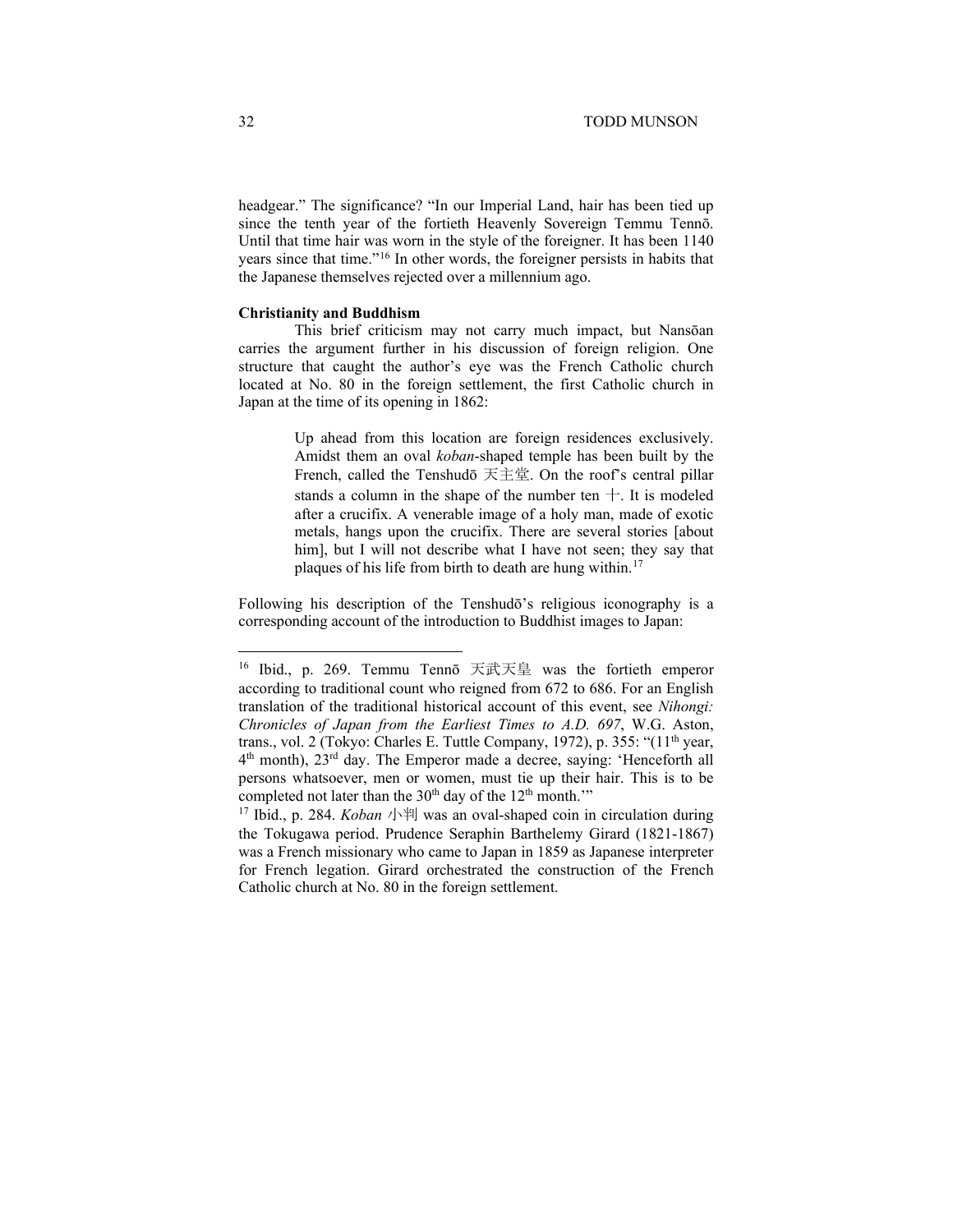Now then, as for the origins of Buddhist teaching in our Imperial Land: beginning in the  $13<sup>th</sup>$  year of the  $30<sup>th</sup>$  Heavenly Sovereign Kimmei Tennō, Buddhist images and sutras were presented by the country of Paekche (in Korea). The Sovereign and his lords examined them, but put no faith in such things out of respect for the majesty of the native deities. Only Soga no Ōmi Iname swore allegiance to them; accordingly the Sovereign gave the objects to Iname. Greatly pleased, Iname worshipped the Buddha image day and night. This was the beginning of Buddhist images in Japan. It has been 1287 years since that time.<sup>[18](#page-10-0)</sup>

Note that in the author's view, indigenous religious belief (viz., Shintō 神道) apparently does not count as "religion;" for purposes of comparison, Christianity and its attendant image worship match up with the veneration of the Buddhist images introduced from Korea. In this regard, religious image worship has a 1287-year "head start" in Japan, and is presumably superior on that basis. Temples enjoy a similar lineage, the author notes; again following the traditional account, Nansōan informs us that Iname's residence – home to the Korean Buddhist images – was the first temple established in Japan, 1286 years prior to the establishment of the Tenshūdo.[19](#page-10-1) Note that in Nansōan's view there is nothing evil about

<span id="page-10-1"></span><sup>19</sup> Ibid.; see *Nihongi*, vol. 2, pp. 66-67: "The Oho-omi (Iname) knelt down and received it with joy. He enthroned it in his house at Oharida, where he

<span id="page-10-0"></span><sup>18</sup> Ibid., p. 284. See also *Nihongi*, vol. 2, pp. 64-65. Kimmei Tennō 欽明天皇 was the twenty-ninth (not thirtieth) emperor according to traditional count who reigned from 531 (or 539) until 571. According to traditional historical records, it was during Kimmei's reign that Buddhism was introduced from Korea, precipitating a conflict between the pro-Buddhist Soga family and the anti-Buddhist Mononobe family. Paekche 百濟 (J. Kudara) was one of three kingdoms in early Korean history. King Sòng (523-584) of Paekche is said to have sent the delegation that introduced Buddhism to Japan. Soga no Ōomi Iname 蘇我の大臣稲目 was the father-in-law of Kimmei and chief minister (*ōomi*) to the Imperial court. According to the *Nihongi* account, Iname was the sole member of the court to profess allegiance to Buddhism, and the images were given to him and enshrined in his home.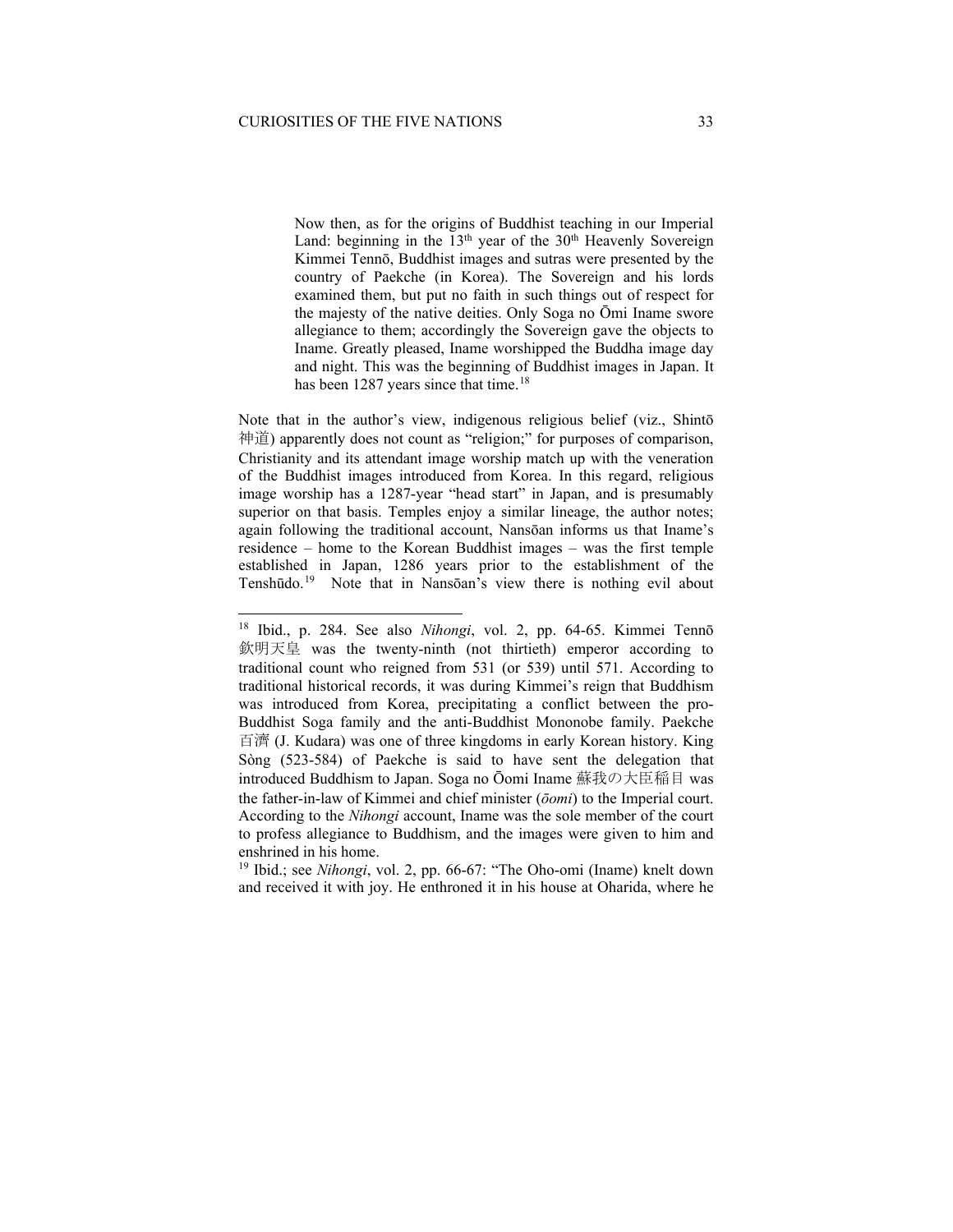Christianity per se; one might think that the centuries-old Tokugawa proscription against Christianity would inculcate fear and suspicion on the part of Japanese who were suddenly faced with a "Christian temple" (especially a Japanese who considered foreigners "devils" and "like monkeys"), but such expectations are not met here. Christian religion to Nansōan was just another foreign import inferior to the native brand, a latecomer to a country that needed nothing from the outside world.

Foreign technology and modern methods of transportation were more of the same. "In the harbor foreign and native ships intermingle; the sight of the great ships is surprising. Of late the French ogres (*Furansu no onidomo* 仏蘭西國の鬼ども) have built a ship of black steel, in length twelve *ken* 間 and with sails of two *ken*. It is built entirely of steel, without a single beam of wood, as a passenger steam ship. The hull is painted in red, white, and blue, and the ship is used to convey the mail. In speed it is faster than an arrow's flight."<sup>[20](#page-11-0)</sup> An all-steel ship that floated, to say nothing of sailing at an arrow's speed, was a supreme feat of technology – but Nansōan reminds us once again that the Japanese were there first. "As for the beginning of ships in our Imperial Land: shipbuilding began in the province of Izu during the fifth year of the sixteenth Heavenly Sovereign, Ōjin Tennō; in length approximately ten *sun*, the ships were built of camphor wood from Higaneyama. This was 1610 years ago."

Furthermore, we learn that with regard to horsemanship, the "ogres" may enjoy an advantage in technology – but not in skill or history:

> Foreigners when riding horses put metal [on horse's hooves] rather than straw sandals. They use reigns of six to eight ropes. Foreigners have no riding skills, but just ride entirely roughshod. When they need to stop the horse they pull on the rope, raising the metal bit, and the horse stops. Also there are horse-carts, [upon which] two persons ride and a horse is hitched. The sound on the road is like thunder."<sup>[21](#page-11-1)</sup>

diligently carried out the rites of retirement from the world, and on that score purified his house at Muku-hara and made it a temple."

<span id="page-11-0"></span><sup>20</sup> Ibid., p. 286. A *ken* was roughly 1.8 meters.

<span id="page-11-1"></span><sup>21</sup> Ibid., p. 286.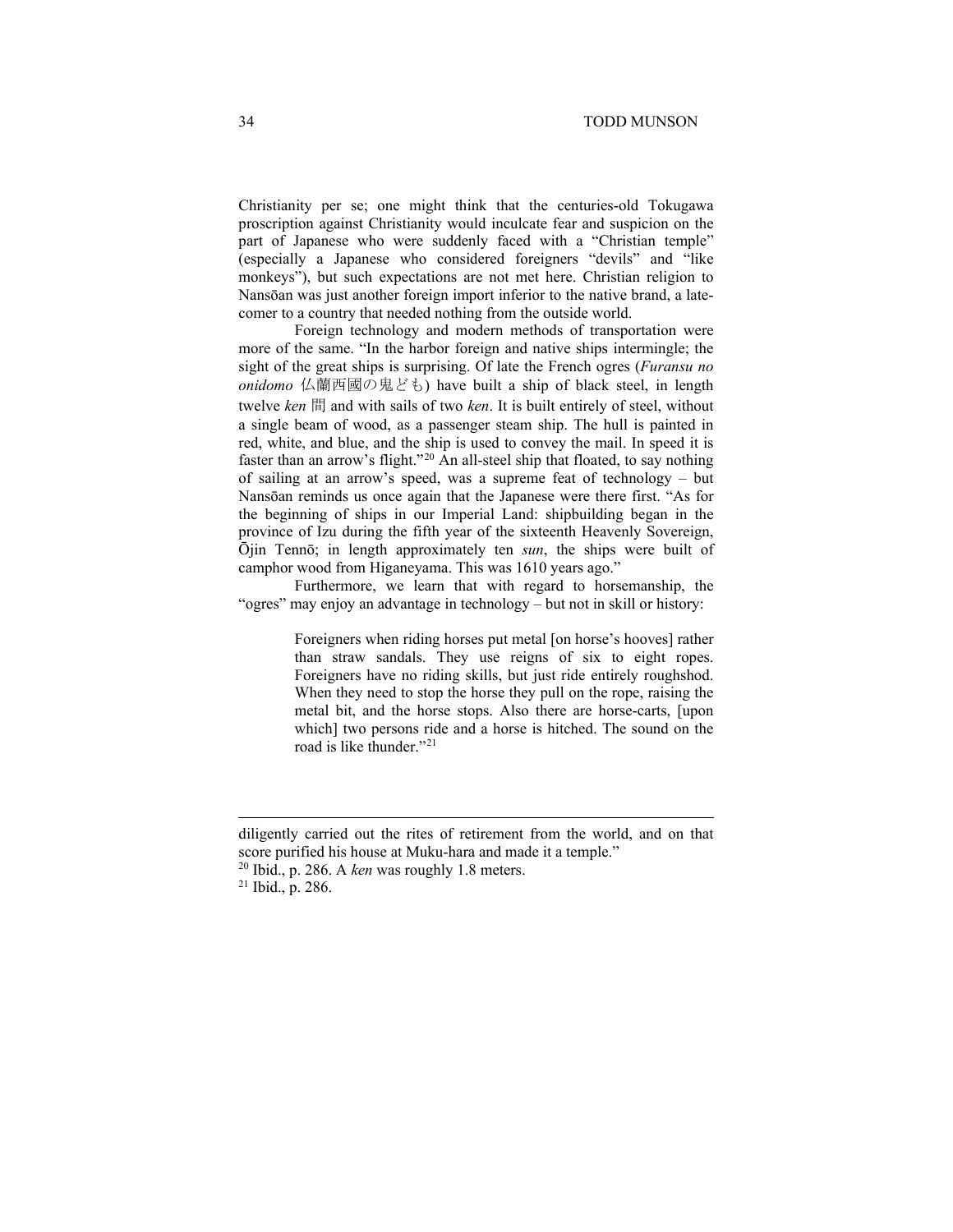Once again, the Japanese prove superior: "The origin of horses dates back to the fifteenth year of the sixteenth Heavenly Sovereign, Ōjin Tennō. It was at that time Adokiyo came from Paechke to raise [horses] at the slopes of Karu in the province of Yamato. It has been 1618 years since that time."<sup>[22](#page-12-0)</sup>

Finally, there is the matter of trade. The products "of foremost significance in trade, from the earliest times to the present, are tea and raw silk," the author informs us. "To what extent it will extend [in the future] is immeasurable and unknowable." The increasingly familiar conceit of the 'history lesson' follows this pronouncement:

> In our Imperial Land the origin of tea dates back to the eightysecond Heavenly Sovereign, Go-toba. In the ninth year of his reign, the Zen priest Eisai brought back three tea seeds from China. Fine cloth comes from the province of Go [in China], during the fourteenth year of the reign of the sixteenth Heavenly Sovereign,  $\bar{O}$ iin Tenn $\bar{o}$ . It has been 1571 years since that time.<sup>[23](#page-12-1)</sup>

This passage follows a pattern which should now be clear: foreigners have come seeking products from Japan; these products have a long history in Japan; the foreigners, therefore, seek items that are rare to them but ordinary in the eyes of native Japanese.

Nansōan's "history lessons" have a deep significance for our understanding of nineteenth century Japanese relations with the outside

<span id="page-12-0"></span> $22$   $\overline{\text{O}}$ iin Tennō 応神天皇 was the fifteenth emperor according to traditional count who reigned from the late fourth to early fifth century. His reign was notable for the significant influx of Chinese and Korean immigrants [J. *kikajin* 帰化人] who introduced new technology and information to Japan (among them the art of horse-breeding). See *Nihongi*, vol. 1, p. 261ff, for account described in this passage.

<span id="page-12-1"></span><sup>23</sup> Go-toba 後鳥羽 was the eighty-second emperor according to traditional count who reigned from 1183 until 1198. Eisai 栄西 was the founder of Rinzai sect of Zen Buddhism in Japan who lived from 1141 until 1215. According to the accepted tradition, Eisai brought back tea seeds from his second trip to China and planted them in 1191. For a reference to "fine cloth" [*gofuku* 呉服], see *Nihongi*, vol. 1, pp. 261, 269-270.